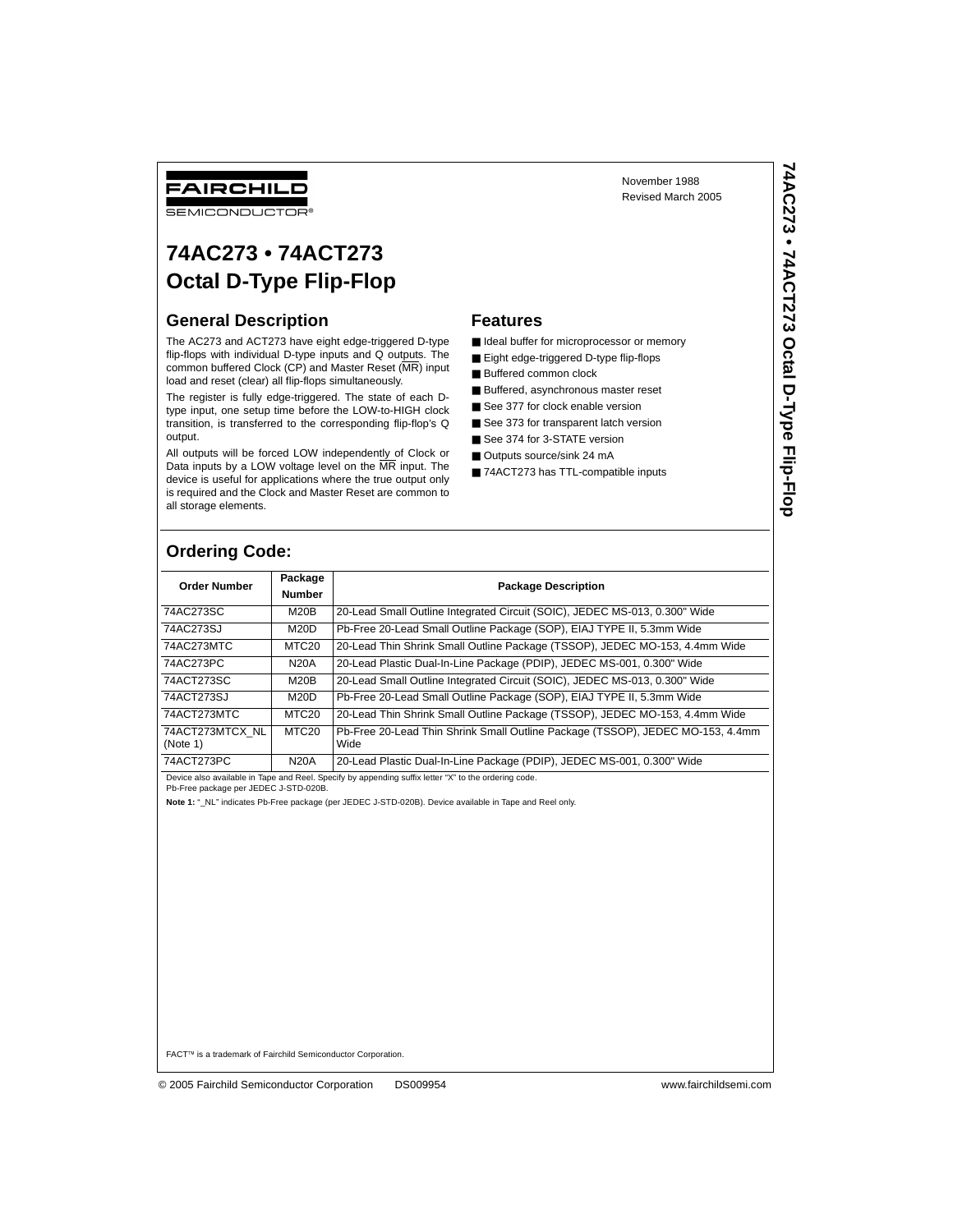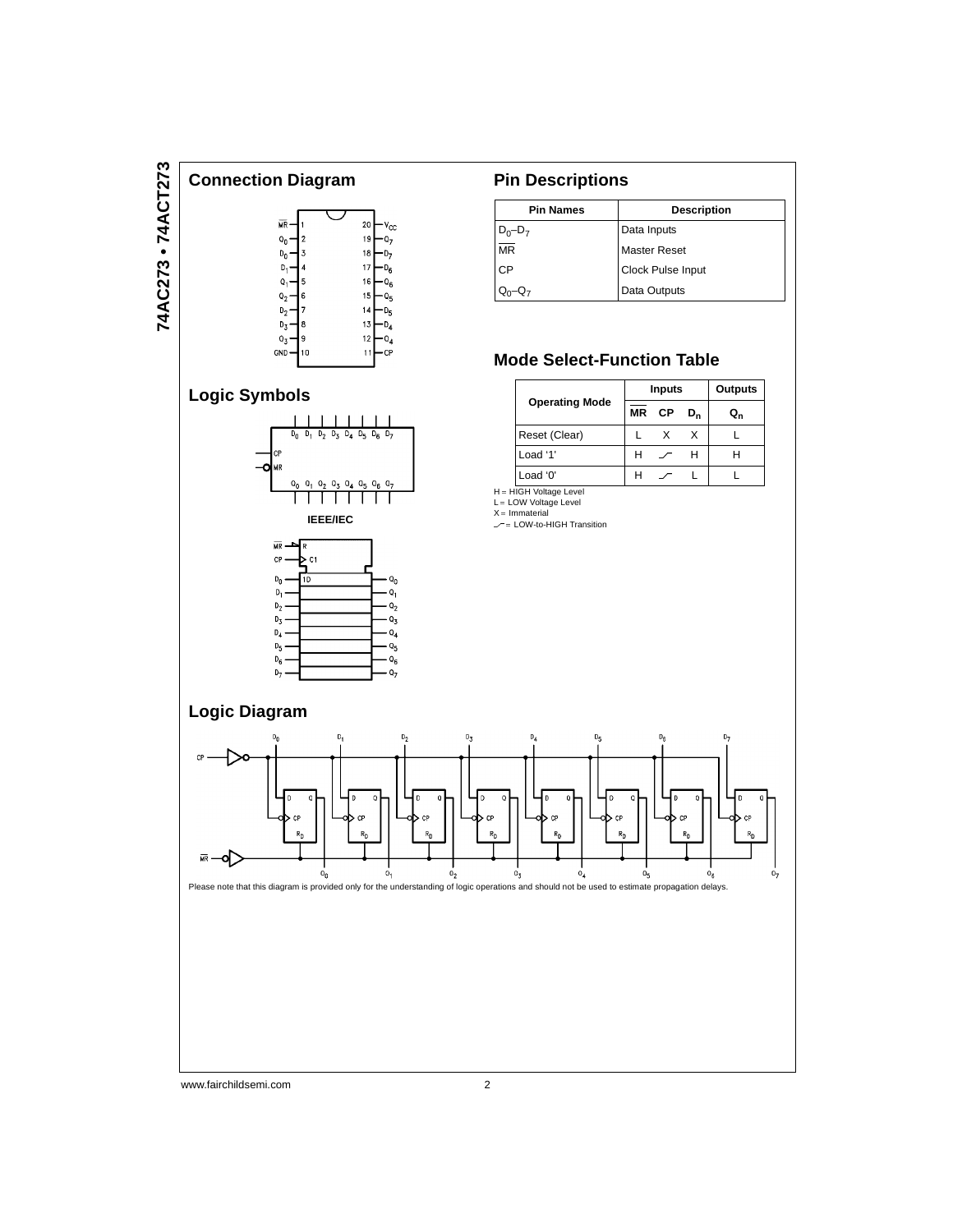#### **Absolute Maximum Ratings**(Note 2) **Recommended Operating**

| Supply Voltage $(V_{CC})$                             | $-0.5V$ to $+7.0V$                  |
|-------------------------------------------------------|-------------------------------------|
| DC Input Diode Current $(I_{IK})$                     |                                     |
| $V_1 = -0.5V$                                         | $-20$ mA                            |
| $V_1 = V_{CC} + 0.5V$                                 | $+20$ mA                            |
| DC Input Voltage (V <sub>I</sub> )                    | $-0.5V$ to $V_{CC}$ + 0.5V          |
| DC Output Diode Current ( $I_{\cap K}$ )              |                                     |
| $V_{\Omega} = -0.5V$                                  | $-20$ mA                            |
| $V_{\Omega} = V_{\Gamma} + 0.5V$                      | $+20 \text{ mA}$                    |
| DC Output Voltage $(V0)$                              | $-0.5V$ to $V_{CC}$ + 0.5V          |
| DC Output Source                                      |                                     |
| or Sink Current $(I_{\cap})$                          | $± 50$ mA                           |
| DC V <sub>CC</sub> or Ground Current                  |                                     |
| per Output Pin (I <sub>CC</sub> or I <sub>GND</sub> ) | $+50 \text{ mA}$                    |
| Storage Temperature ( $TSTG$ )                        | $-65^{\circ}$ C to $+150^{\circ}$ C |
| Junction Temperature $(T_1)$                          |                                     |
| (PDIP)                                                | $140^{\circ}$ C                     |
|                                                       |                                     |

#### **Conditions Note 2:** Absolute maximum ratings are those values beyond which damage Supply Voltage  $(V_{CC})$ AC 2.0V to 6.0V ACT 4.5V to 5.5V Input Voltage  $(V<sub>1</sub>)$ 0V to  $V_{CC}$ Output Voltage  $(V_O)$  0V to  $V_{CC}$ Operating Temperature  $(T_A)$   $-40°C$  to  $+85°C$ Minimum Input Edge Rate  $(\Delta V/\Delta t)$ AC Devices  $V_{\text{IN}}$  from 30% to 70% of  $V_{\text{CC}}$  $V_{CC}$  @ 3.3V, 4.5V, 5.5V for AC 125 mV/ns Minimum Input Edge Rate  $(\Delta V/\Delta t)$ ACT Devices  $V_{IN}$  from 0.8V to 2.0V  $V_{CC}$  @ 4.5V, 5.5V for ACT 125 mV/ns

**74AC273 • 74ACT273**

74AC273 • 74ACT273

to the device may occur. The databook specifications should be met, without exception, to ensure that the system design is reliable over its power supply, temperature, and output/input loading variables. Fairchild does not recommend operation of FACT™ circuits outside databook specifications.

## **DC Electrical Characteristics for AC**

| Symbol           | Parameter                                                                          | $V_{CC}$ | $T_A = +25^{\circ}C$ |      | $T_A = -40^\circ C$ to $+85^\circ C$ | <b>Units</b> | <b>Conditions</b>                        |  |
|------------------|------------------------------------------------------------------------------------|----------|----------------------|------|--------------------------------------|--------------|------------------------------------------|--|
|                  |                                                                                    | (V)      | Typ                  |      | <b>Guaranteed Limits</b>             |              |                                          |  |
| $V_{\text{IH}}$  | Minimum HIGH Level                                                                 | 3.0      | 1.5                  | 2.1  | 2.1                                  |              | $V_{OUT} = 0.1V$                         |  |
|                  | Input Voltage                                                                      | 4.5      | 2.25                 | 3.15 | 3.15                                 | $\vee$       | or $V_{CC}$ – 0.1V                       |  |
|                  |                                                                                    | 5.5      | 2.75                 | 3.85 | 3.85                                 |              |                                          |  |
| $V_{IL}$         | Maximum LOW Level                                                                  | 3.0      | 1.5                  | 0.9  | 0.9                                  |              | $V_{\text{OUT}} = 0.1V$                  |  |
|                  | Input Voltage                                                                      | 4.5      | 2.25                 | 1.35 | 1.35                                 | V            | or $V_{CC}$ – 0.1V                       |  |
|                  |                                                                                    | 5.5      | 2.75                 | 1.65 | 1.65                                 |              |                                          |  |
| $V_{OH}$         | Minimum HIGH Level                                                                 | 3.0      | 2.99                 | 2.9  | 2.9                                  |              |                                          |  |
|                  | Output Voltage                                                                     | 4.5      | 4.49                 | 4.4  | 4.4                                  | $\vee$       | $I_{OUT} = -50 \mu A$                    |  |
|                  |                                                                                    | 5.5      | 5.49                 | 5.4  | 5.4                                  |              |                                          |  |
|                  |                                                                                    |          |                      |      |                                      |              | $V_{IN} = V_{II}$ or $V_{IH}$            |  |
|                  |                                                                                    | 3.0      |                      | 2.56 | 2.46                                 |              | $I_{OH} = -12 \text{ mA}$                |  |
|                  |                                                                                    | 4.5      |                      | 3.86 | 3.76                                 | $\vee$       | $I_{OH} = -24 \text{ mA}$                |  |
|                  |                                                                                    | 5.5      |                      | 4.86 | 4.76                                 |              | $I_{OH} = -24$ mA (Note 3)               |  |
| $V_{OL}$         | Maximum LOW Level                                                                  | 3.0      | 0.002                | 0.1  | 0.1                                  |              |                                          |  |
|                  | Output Voltage                                                                     | 4.5      | 0.001                | 0.1  | 0.1                                  | $\vee$       | $I_{OUT}$ = 50 $\mu$ A                   |  |
|                  |                                                                                    | 5.5      | 0.001                | 0.1  | 0.1                                  |              |                                          |  |
|                  |                                                                                    |          |                      |      |                                      |              | $V_{IN} = V_{II}$ or $V_{IH}$            |  |
|                  |                                                                                    | 3.0      |                      | 0.36 | 0.44                                 |              | $I_{OL}$ = 12 mA                         |  |
|                  |                                                                                    | 4.5      |                      | 0.36 | 0.44                                 | $\vee$       | $I_{OL} = 24 \text{ mA}$                 |  |
|                  |                                                                                    | 5.5      |                      | 0.36 | 0.44                                 |              | $I_{\text{OI}} = 24 \text{ mA}$ (Note 3) |  |
| $I_{IN}$         | Maximum Input                                                                      | 5.5      |                      | ±0.1 | $\pm 1.0$                            | μA           | $V_1 = V_{CC}$ , GND                     |  |
| (Note 5)         | Leakage Current                                                                    |          |                      |      |                                      |              |                                          |  |
| <b>I</b> OLD     | Minimum Dynamic                                                                    | 5.5      |                      |      | $\overline{75}$                      | mA           | $V_{OLD}$ = 1.65V Max                    |  |
| I <sub>OHD</sub> | Output Current (Note 4)                                                            | 5.5      |                      |      | $-75$                                | mA           | $VOHD = 3.85V$ Min                       |  |
| $I_{\rm CC}$     | Maximum Quiescent                                                                  | 5.5      |                      | 4.0  | 40.0                                 | μA           | $V_{IN} = V_{CC}$                        |  |
| (Note 5)         | Supply Current                                                                     |          |                      |      |                                      |              | or GND                                   |  |
|                  | Note 3: All outputs loaded; thresholds on input associated with output under test. |          |                      |      |                                      |              |                                          |  |

**Note 4:** Maximum test duration 2.0 ms, one output loaded at a time.

Note 5:  $I_{IN}$  and  $I_{CC}$  @ 3.0V are guaranteed to be less than or equal to the respective limit @ 5.5V V<sub>CC</sub>.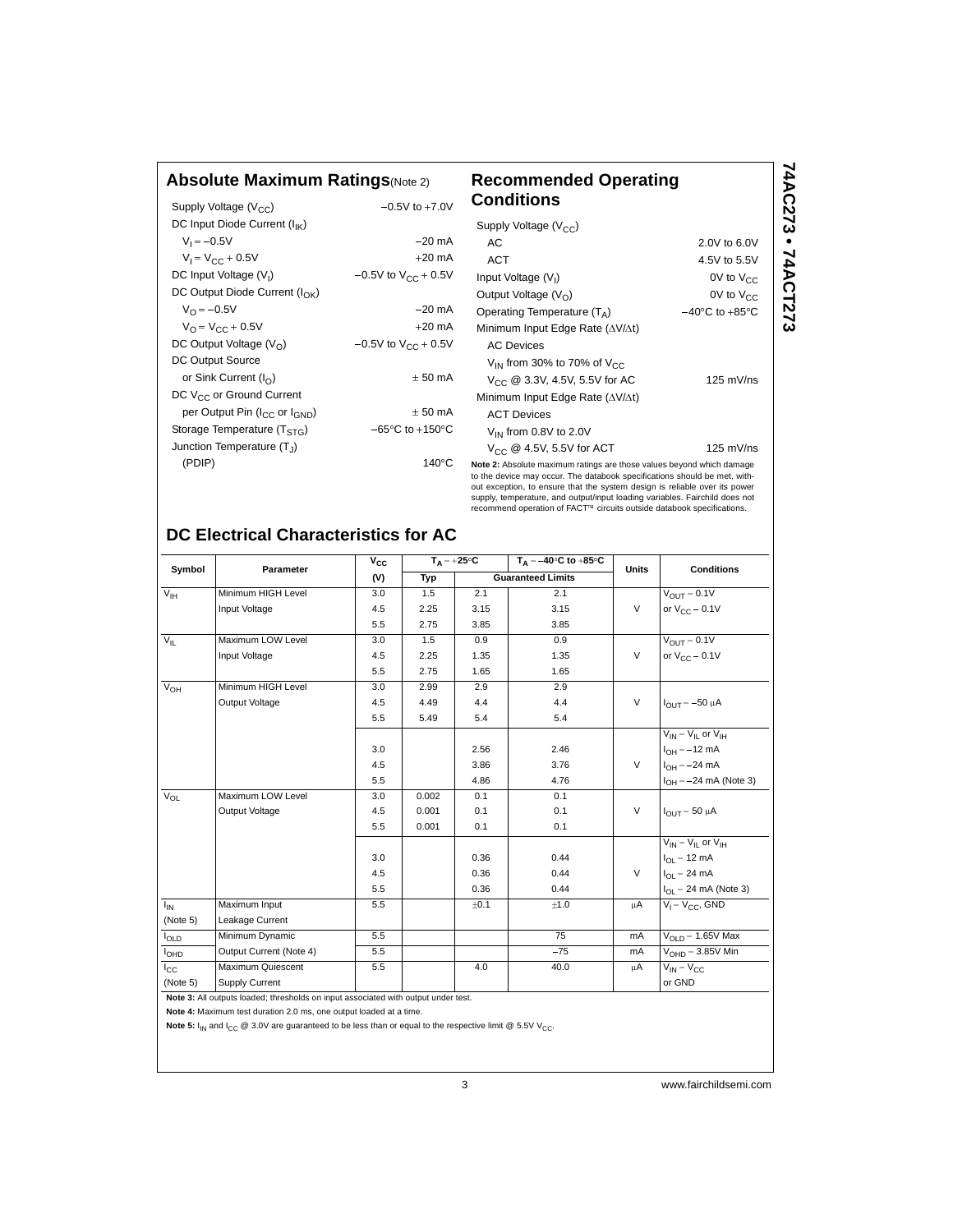# 74AC273 . 74ACT273 **74AC273 • 74ACT273**

## **AC Electrical Characteristics for AC**

|                  | Parameter                | $v_{\rm cc}$ | $T_A = +25^{\circ}C$<br>$C_1 = 50$ pF |     |      | $T_A = -40^{\circ}$ C to $+85^{\circ}$ C<br>$C_1 = 50$ pF |      | <b>Units</b> |
|------------------|--------------------------|--------------|---------------------------------------|-----|------|-----------------------------------------------------------|------|--------------|
| Symbol           |                          | (V)          |                                       |     |      |                                                           |      |              |
|                  |                          | (Note 6)     | Min                                   | Typ | Max  | Min                                                       | Max  |              |
| $f_{MAX}$        | Maximum Clock            | 3.3          | 90                                    | 125 |      | 75                                                        |      | MHz          |
|                  | Frequency                | 5.0          | 140                                   | 175 |      | 125                                                       |      |              |
| $t_{PLH}$        | <b>Propagation Delay</b> | 3.3          | 4.0                                   | 7.0 | 12.5 | 3.0                                                       | 14.0 |              |
|                  | Clock to Output          | 5.0          | 3.0                                   | 5.5 | 9.0  | 2.5                                                       | 10.0 | ns           |
| $t_{\text{PHL}}$ | <b>Propagation Delay</b> | 3.3          | 4.0                                   | 7.0 | 13.0 | 3.5                                                       | 14.5 |              |
|                  | Clock to Output          | 5.0          | 3.0                                   | 5.0 | 10.0 | 2.5                                                       | 11.0 | ns           |
| $t_{\text{PHL}}$ | <b>Propagation Delay</b> | 3.3          | 4.0                                   | 7.0 | 13.0 | 3.5                                                       | 14.0 |              |
|                  | MR to Output             | 5.0          | 3.0                                   | 5.0 | 10.0 | 2.5                                                       | 10.5 | ns           |

**Note 6: Voltage Range 3.3 is 3.3V**  $\pm$  **0.3V** Voltage Range  $5.0$  is  $5.0V \pm 0.5V$ 

## **AC Operating Requirements for AC**

|             |                              | $V_{\rm CC}$ |               | $T_{\Delta} = +25^{\circ}C$ | $T_A = -40^\circ \text{C}$ to $+85^\circ \text{C}$ |              |
|-------------|------------------------------|--------------|---------------|-----------------------------|----------------------------------------------------|--------------|
| Symbol      | Parameter                    | (V)          | $C_1 = 50$ pF |                             | $C_1 = 50 pF$                                      | <b>Units</b> |
|             |                              | (Note 7)     | Typ           | <b>Guaranteed Minimum</b>   |                                                    |              |
| $t_{\rm S}$ | Setup Time, HIGH or LOW      | 3.3          | 3.5           | 5.5                         | 6.0                                                |              |
|             | Data to CP                   | 5.0          | 2.5           | 4.0                         | 4.5                                                | ns           |
| $t_H$       | Hold Time, HIGH or LOW       | 3.3          | $-2.0$        | $\mathbf 0$                 | $\mathbf 0$                                        | ns           |
|             | Data to CP                   | 5.0          | $-1.0$        | 1.0                         | 1.0                                                |              |
| $t_{W}$     | Clock Pulse Width            | 3.3          | 3.5           | 5.5                         | 6.0                                                |              |
|             | <b>HIGH or LOW</b>           | 5.0          | 2.5           | 4.0                         | 4.5                                                | ns           |
| $t_{W}$     | <b>MR</b> Pulse Width        | 3.3          | 2.0           | 5.5                         | 6.0                                                |              |
|             | <b>HIGH or LOW</b>           | 5.0          | 1.5           | 4.0                         | 4.5                                                | ns           |
| $t_{rec}$   | Recovery Time                | 3.3          | 1.5           | 3.5                         | 4.5                                                |              |
|             | $\overline{\text{MR}}$ to CP | 5.0          | 1.0           | 2.0                         | 3.0                                                | ns           |

**Note 7:** Voltage Range  $3.3$  is  $3.3V \pm 0.3V$ 

Voltage Range  $5.0$  is  $5.0V \pm 0.5V$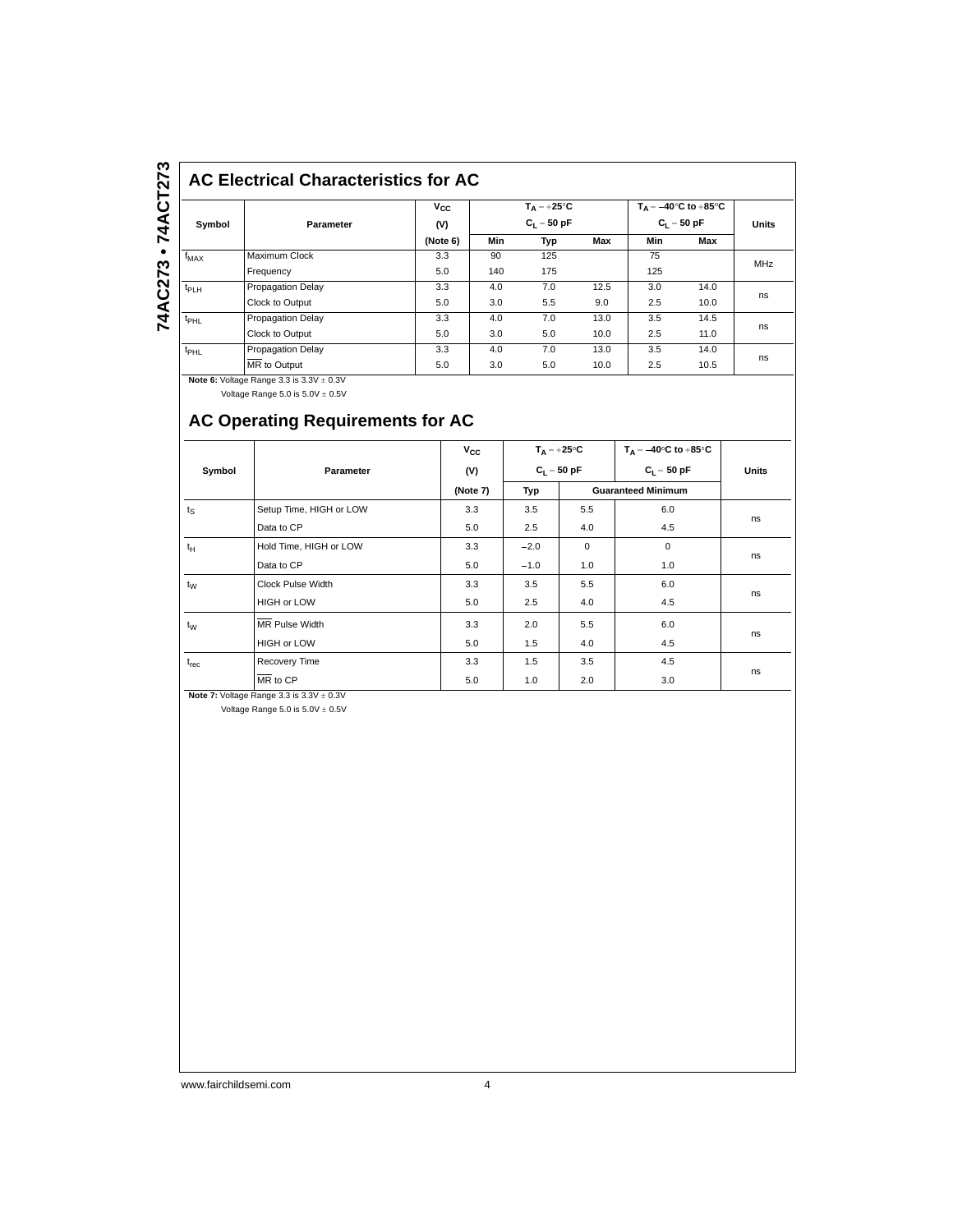| Symbol                 | Parameter               | $V_{CC}$ | $T_A = +25^{\circ}C$ |      | $T_A = -40^\circ C$ to $+85^\circ C$ | <b>Units</b> | <b>Conditions</b>                 |
|------------------------|-------------------------|----------|----------------------|------|--------------------------------------|--------------|-----------------------------------|
|                        |                         | (V)      | Typ                  |      | <b>Guaranteed Limits</b>             |              |                                   |
| $V_{\text{IH}}$        | Minimum HIGH Level      | 4.5      | 1.5                  | 2.0  | 2.0                                  | $\vee$       | $V_{OUT} = 0.1V$                  |
|                        | Input Voltage           | 5.5      | 1.5                  | 2.0  | 2.0                                  |              | or $V_{CC}$ – 0.1V                |
| $V_{\parallel}$        | Maximum LOW Level       | 4.5      | 1.5                  | 0.8  | 0.8                                  | $\vee$       | $V_{\text{OUT}} = 0.1V$           |
|                        | Input Voltage           | 5.5      | 1.5                  | 0.8  | 0.8                                  |              | or $V_{CC}$ – 0.1V                |
| $V_{OH}$               | Minimum HIGH Level      | 4.5      | 4.49                 | 4.4  | 4.4                                  | $\vee$       |                                   |
|                        | Output Voltage          | 5.5      | 5.49                 | 5.4  | 5.4                                  |              | $I_{OUIT} = -50 \mu A$            |
|                        |                         |          |                      |      |                                      |              | $V_{IN} = V_{II}$ or $V_{IH}$     |
|                        |                         | 4.5      |                      | 3.86 | 3.76                                 | $\vee$       | $I_{OH} = -24 \text{ mA}$         |
|                        |                         | 5.5      |                      | 4.86 | 4.76                                 |              | $I_{OH} = -24$ mA (Note 8)        |
| $V_{OL}$               | Maximum LOW Level       | 4.5      | 0.001                | 0.1  | 0.1                                  | $\vee$       |                                   |
|                        | Output Voltage          | 5.5      | 0.001                | 0.1  | 0.1                                  |              | $I_{\text{OUT}}$ = 50 µA          |
|                        |                         |          |                      |      |                                      |              | $V_{IN} = V_{IL}$ or $V_{IH}$     |
|                        |                         | 4.5      |                      | 0.36 | 0.44                                 | $\vee$       | $I_{OL}$ = 24 mA                  |
|                        |                         | 5.5      |                      | 0.36 | 0.44                                 |              | $I_{OL} = 24 \text{ mA}$ (Note 8) |
| $I_{IN}$               | Maximum Input           | 5.5      |                      | ±0.1 | ±1.0                                 | μA           | $V_1 = V_{CC}$ , GND              |
|                        | Leakage Current         |          |                      |      |                                      |              |                                   |
| $I_{\text{CCT}}$       | Maximum                 | 5.5      | 0.6                  |      | 1.5                                  | mA           | $V_1 = V_{CC} - 2.1V$             |
|                        | $I_{\rm CC}/$ Input     |          |                      |      |                                      |              |                                   |
| $I_{OLD}$              | Minimum Dynamic         | 5.5      |                      |      | 75                                   | mA           | $V_{\text{OLD}} = 1.65V$ Max      |
| <b>I<sub>OHD</sub></b> | Output Current (Note 9) | 5.5      |                      |      | $-75$                                | mA           | $V_{\text{OH}D} = 3.85V$ Min      |
| $I_{CC}$               | Maximum Quiescent       | 5.5      |                      | 4.0  | 40.0                                 | uΑ           | $V_{IN} = V_{CC}$                 |
|                        | Supply Current          |          |                      |      |                                      |              | or GND                            |

74AC273 • 74ACT273 **74AC273 • 74ACT273**

**Note 8:** All outputs loaded; thresholds on input associated with output under test.

**Note 9:** Maximum test duration 2.0 ms, one output loaded at a time.

## **AC Electrical Characteristics for ACT**

| Symbol                               | Parameter                          | $v_{\rm cc}$<br>(V) |     | $T_A = +25^{\circ}C$<br>$C_1 = 50$ pF |     |     | $T_A = -40^\circ C$ to $+85^\circ C$<br>$C_1 = 50 pF$ |            |
|--------------------------------------|------------------------------------|---------------------|-----|---------------------------------------|-----|-----|-------------------------------------------------------|------------|
|                                      |                                    | (Note 10)           | Min | Typ                                   | Max | Min | Max                                                   |            |
| $f_{MAX}$                            | Maximum Clock Frequency            | 2.0                 | 125 | 189                                   |     | 110 |                                                       | <b>MHz</b> |
| t <sub>PLH</sub><br>$t_{\text{PHL}}$ | Propagation Delay<br>$CP$ to $Q_n$ | 5.0                 | 1.5 | 6.5                                   | 8.5 | 1.5 | 9.0                                                   | ns         |
| t <sub>PHL</sub>                     | Propagation Delay<br>$MR$ to $Q_n$ | 5.0                 | 1.5 | 7.0                                   | 9.0 | 1.5 | 8.5                                                   | ns         |

**Note 10: Voltage Range 5.0 is**  $5.0V \pm 0.5V$ 

5 www.fairchildsemi.com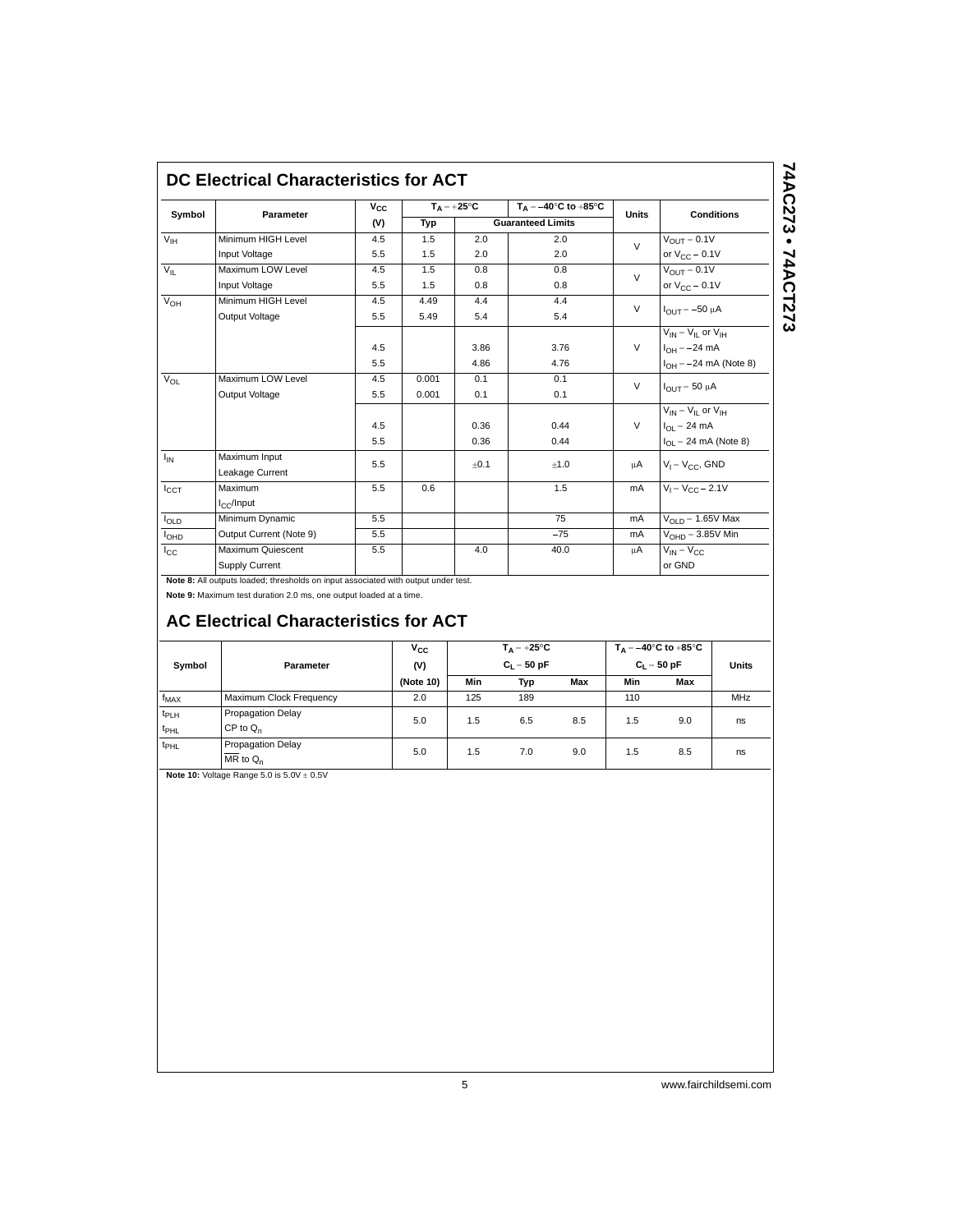|             |                                                        | $V_{CC}$  | $T_A = +25^{\circ}C$ |               | $T_A = -40^\circ \text{C}$ to $+85^\circ \text{C}$ |       |
|-------------|--------------------------------------------------------|-----------|----------------------|---------------|----------------------------------------------------|-------|
| Symbol      | Parameter                                              | (V)       |                      | $C_1 = 50$ pF | $C_1 = 50 pF$                                      | Units |
|             |                                                        | (Note 11) | Typ                  |               | <b>Guaranteed Minimum</b>                          |       |
| $t_{\rm S}$ | Setup Time, HIGH or LOW<br>$D_n$ to $CP$               | 5.0       | 1.0                  | 3.5           | 3.5                                                | ns    |
| $t_H$       | Hold Time, HIGH or LOW<br>$D_n$ to $CP$                | 5.0       | $-0.5$               | 1.5           | 1.5                                                | ns    |
| $t_{\rm W}$ | <b>Clock Pulse Width</b><br><b>HIGH or LOW</b>         | 5.0       | 2.0                  | 4.0           | 4.0                                                | ns    |
| $t_{W}$     | MR Pulse Width<br><b>HIGH or LOW</b>                   | 5.0       | 1.5                  | 4.0           | 4.0                                                | ns    |
| $t_W$       | Recovery Time<br>$\overline{\text{MR}}$ to $\text{CP}$ | 5.0       | 0.5                  | 3.0           | 3.0                                                | ns    |

| Symbol   | Parameter                             | Typ  | Units | <b>Conditions</b>    |
|----------|---------------------------------------|------|-------|----------------------|
| $C_{IN}$ | Input Capacitance                     | 4.5  | рF    | $V_{CC} =$ OPEN      |
| $C_{PD}$ | Power Dissipation Capacitance for AC  | 50.0 | рF    | $V_{\rm CC} = 5.0 V$ |
|          | Power Dissipation Capacitance for ACT | 40.0 |       |                      |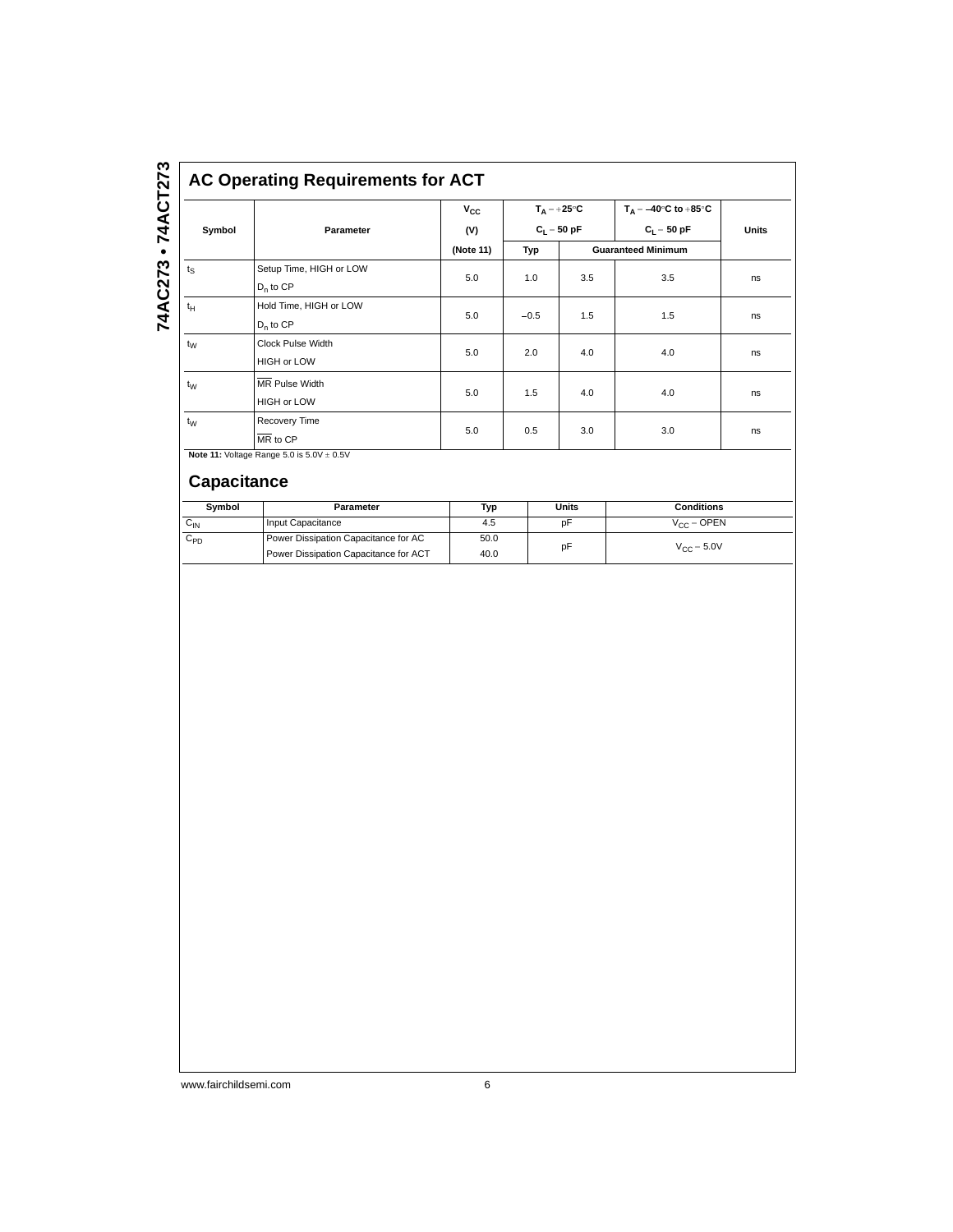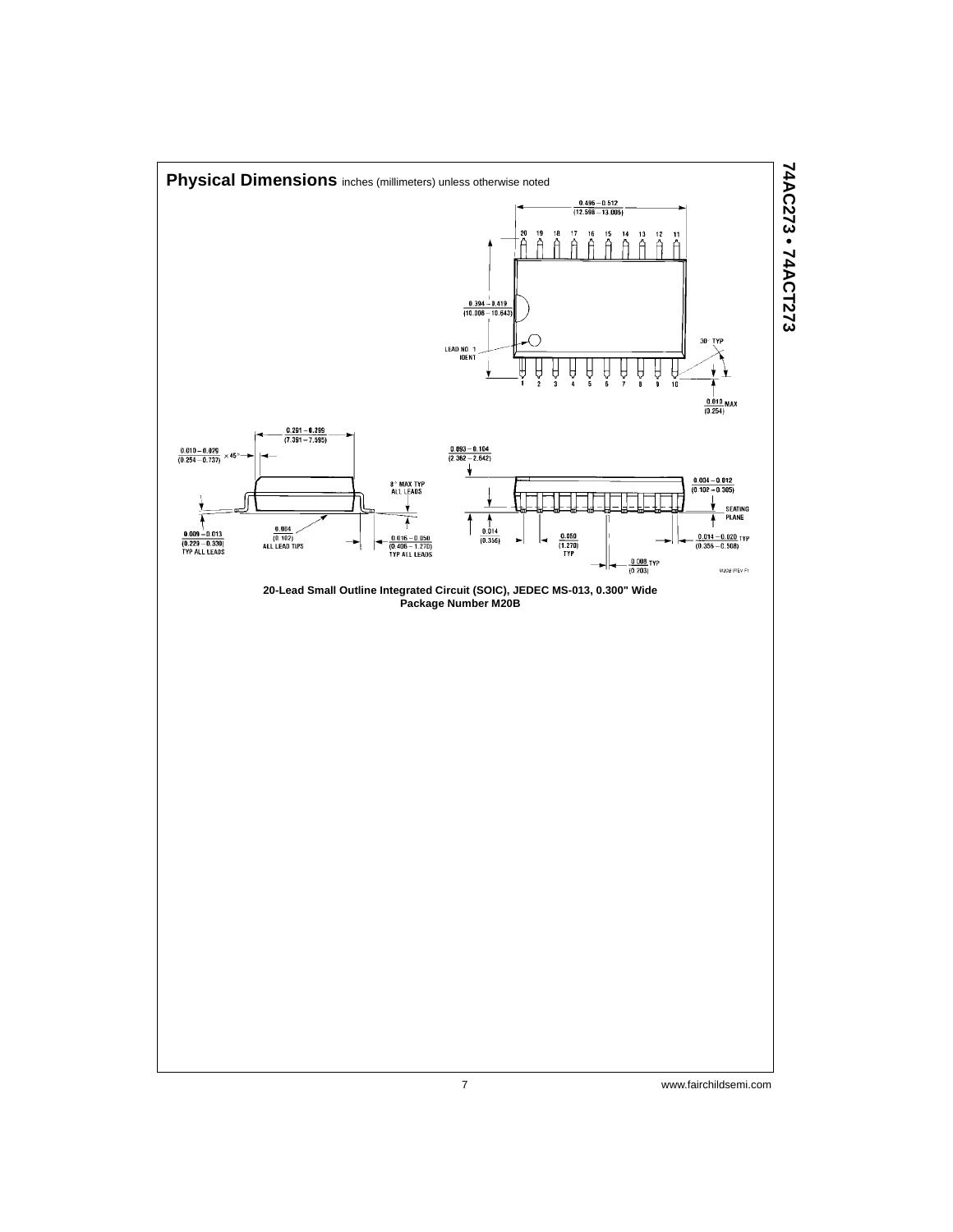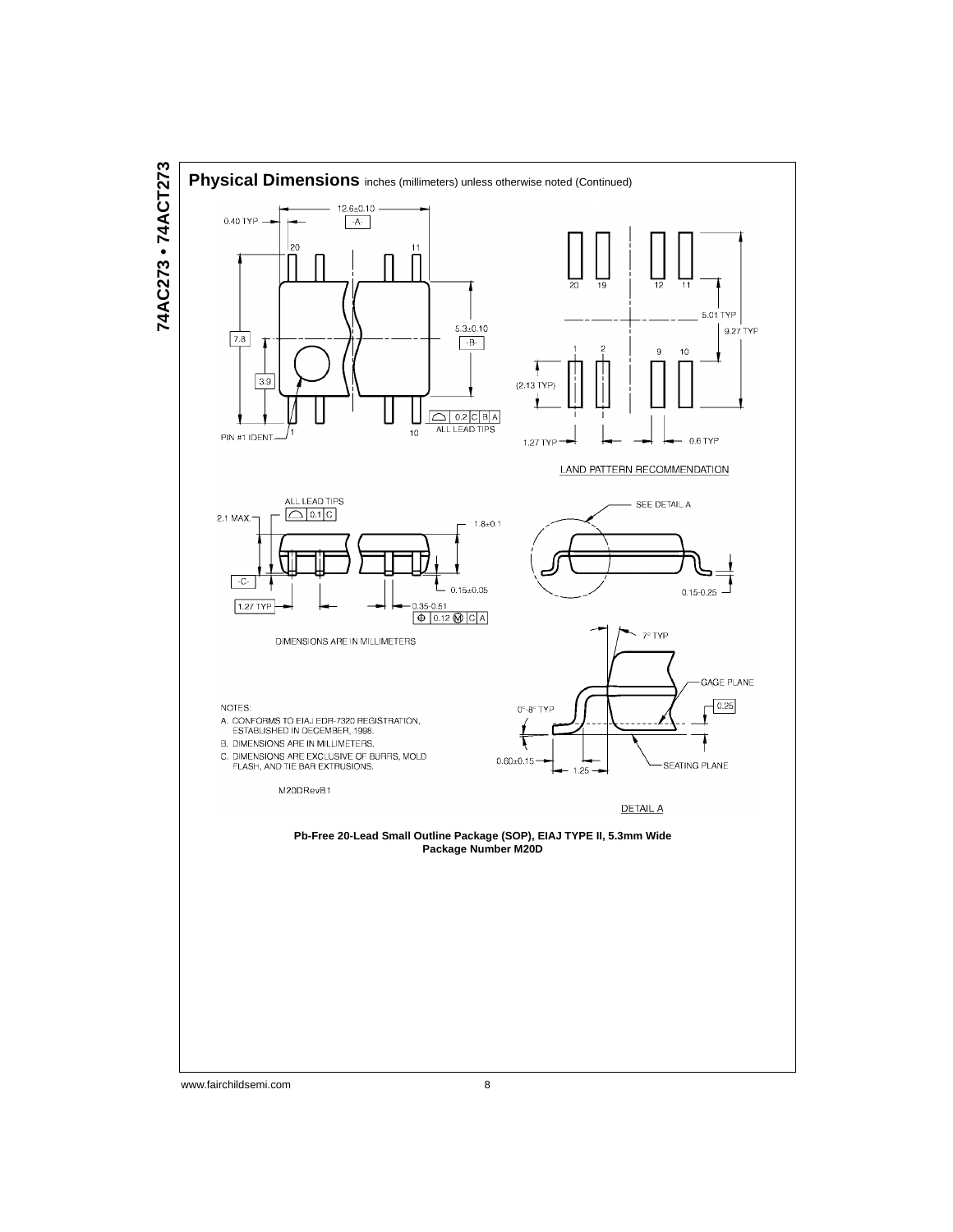

9 www.fairchildsemi.com